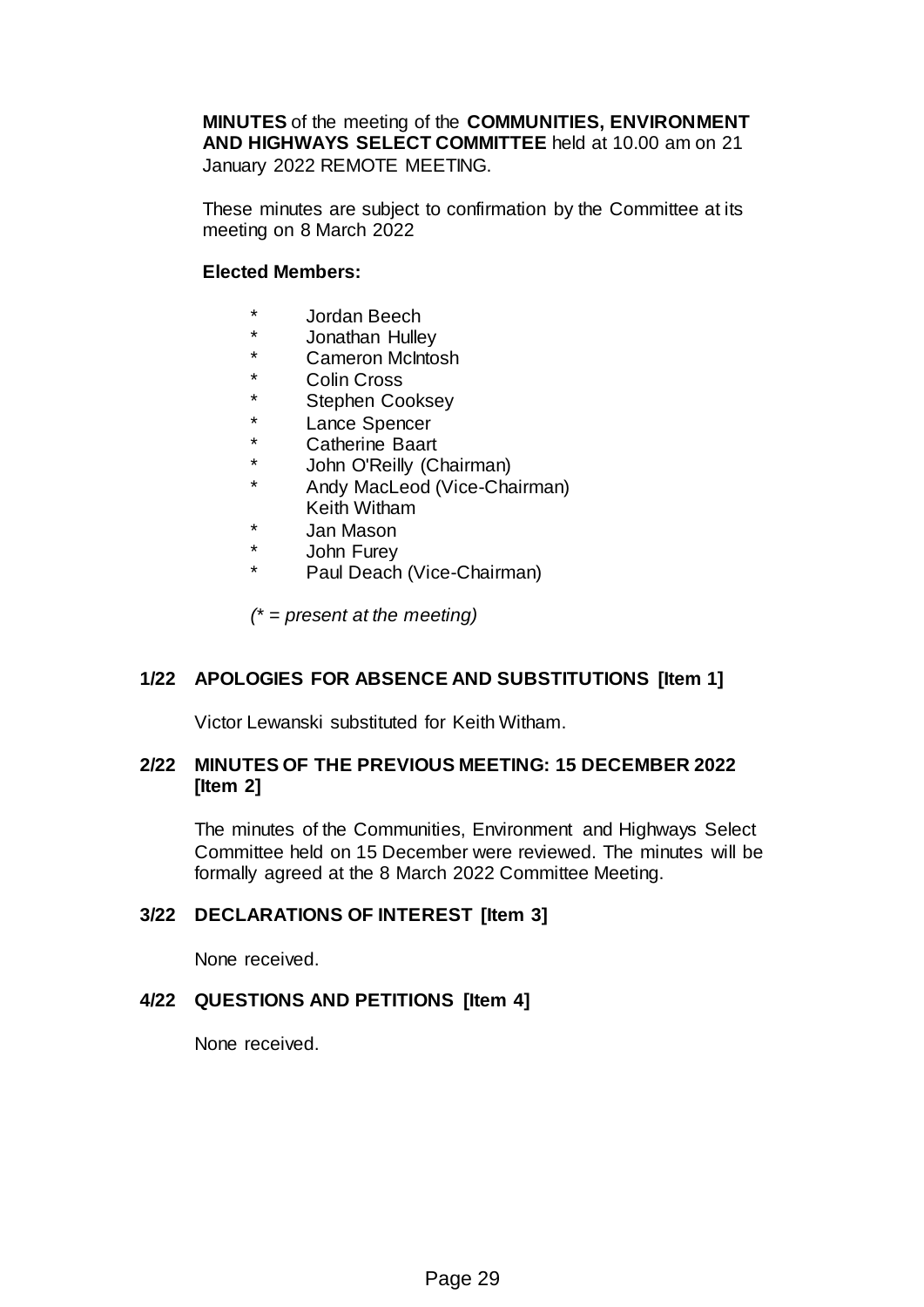# **5/22 SURREY FIRE AND RESCUE SERVICE REPORT ON HER MAJESTY'S INSPECTORATE OF FIRE AND RESCUE SERVICES INSPECTION REPORT 2021/22 [Item 5]**

#### **Witnesses:**

Kevin Deanus, Cabinet Member for Community Protection

Dan Quin, Deputy Chief Fire Officer Bernadette Beckett, Chief of Staff

## **Key points raised during the discussion:**

- 1. The Chairman acknowledged the progress made and appreciated that the Service was on a continued journey of improvement. The Chairman said the Report (page 56) noted that response times up to March 2020 were slower than the average for services, like Surrey, that cover both urban and rural areas' and queried if response times have improved since and asked whether the tenminute target set was unambitious. An Officer confirmed that current figures were resting at an average of seven minutes and 12 seconds. Benchmarking takes place among Fire and Rescue services and was a helpful in many ways, albeit it causes challenges in terms of how rural and urban services were differentiated. Surrey was reflected as predominantly urban only at borough and districts level, however if the benchmarking were more exact, Surrey would be reflected as predominantly rural. As part of the Making Surrey Safer plan, the Service aimed to keep the target whilst demonstrating that changes being applied were not having a detrimental effect on services or a negative impact on the ability to perform against that commitment. Reviews of the response standard were continual with the balance of meeting targets whilst ensuring safe and appropriate responses to calls.
- 2. A Member asked if there were plans to conclude the ongoing issues concerning relationships with staff and the dispute with the Fire Brigades Union (FBU) observing that the media battle between the FBU and the Fire Service had been direct and at times harmful to the reputation of the Service. An Officer confirmed that the trade dispute had continued for a number of years. Work was continuing with colleagues in the FBU and with that agreement on one item had been removed from ongoing discussions recently. Although the Service was meeting the FBU frequently, it was becoming evident that it would be impossible to resolve all matters in the trade disputes and it was time for honest discussions with trade union partners. A Joint Committee for Consultation and Negotiation had been set up to include all locally recognised trade unions, resulting in a significant improvement in engagement between the trade unions. This committee, in addition to ACAS training and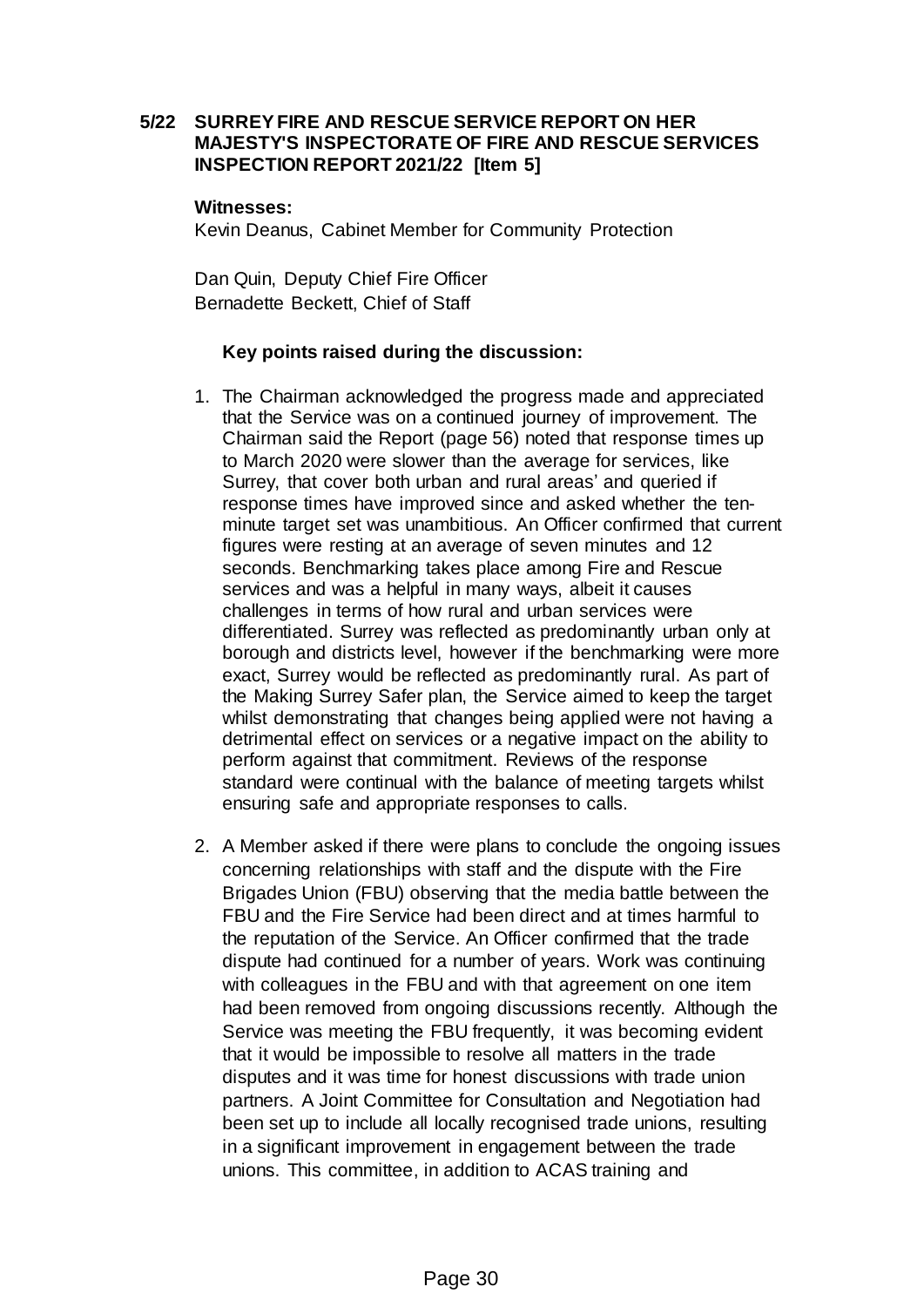conversations, had agreed the implementation of open letters by the Chief Fire Officer and were confident that this would culminate in a final agreed policy on how to work together.

- 3. A member noted the new initiatives to encourage better relationships with staff and the continuing dispute with the trade unions and asked how they reflected on each other. An officer explained that the Service was actively encouraging an honest dialogue with staff to seek their views, irrespective of representation. Engagement was being expanded by supporting and empowering staff. Station visits were being conducted to encourage face to face conversations although this had been more difficult during the COVID-19 pandemic. A newsletter including feedback, key themes and changes undertaken was being distributed to reinforce communication in addition to middle managers monthly meetings, providing an opportunity for managers from across the Service to share current information and encouragement to express their views.
- 4. A Member, in considering 'Understanding fires and multi-agency incidents' asked if the decline from 'Good' in 2018 to 'Requires Improvement' most recently, had been expected by the Service. An Officer said that inspection exposed inaccuracies with the processes used to gather operational risk information. These issues had since been resolved in agreement with the inspectorate. As prior self-assessments had recorded that the Service would maintain 'good' within that area, the situation was seen as an opportunity to revisit how self-assessments were undertaken. This highlighted that within the 'understanding risk' it was beneficial to differentiate into two parts, the Making Surrey Safer Plan and the understanding of risk and how we deliver services.
- 5. A Member, in referring to page 56 of the report, noted that control staff were not regularly involved in operational learning and development and asked how this was being addressed. An Officer explained that work undertaken as a result of a joint exercise following lessons learnt from the Grenfell Tower Enquiry had not been included in the report due to its timing. The foundations of widening learning and development to include teams that had been overlooked were present at the time of the inspection and the work to embed this is being accelerated.
- 6. A Member, in referring to page 71 of the report, asked if an update could be provided with regard to bullying and harassment within the Service. An Officer explained the Service continued with a zerotolerance approach. Any reports of bullying or harassment were thoroughly investigated and necessary actions taken. Training for all managers was being developed with a launch due imminently. Membership to the Fairness and Respect Network spans across all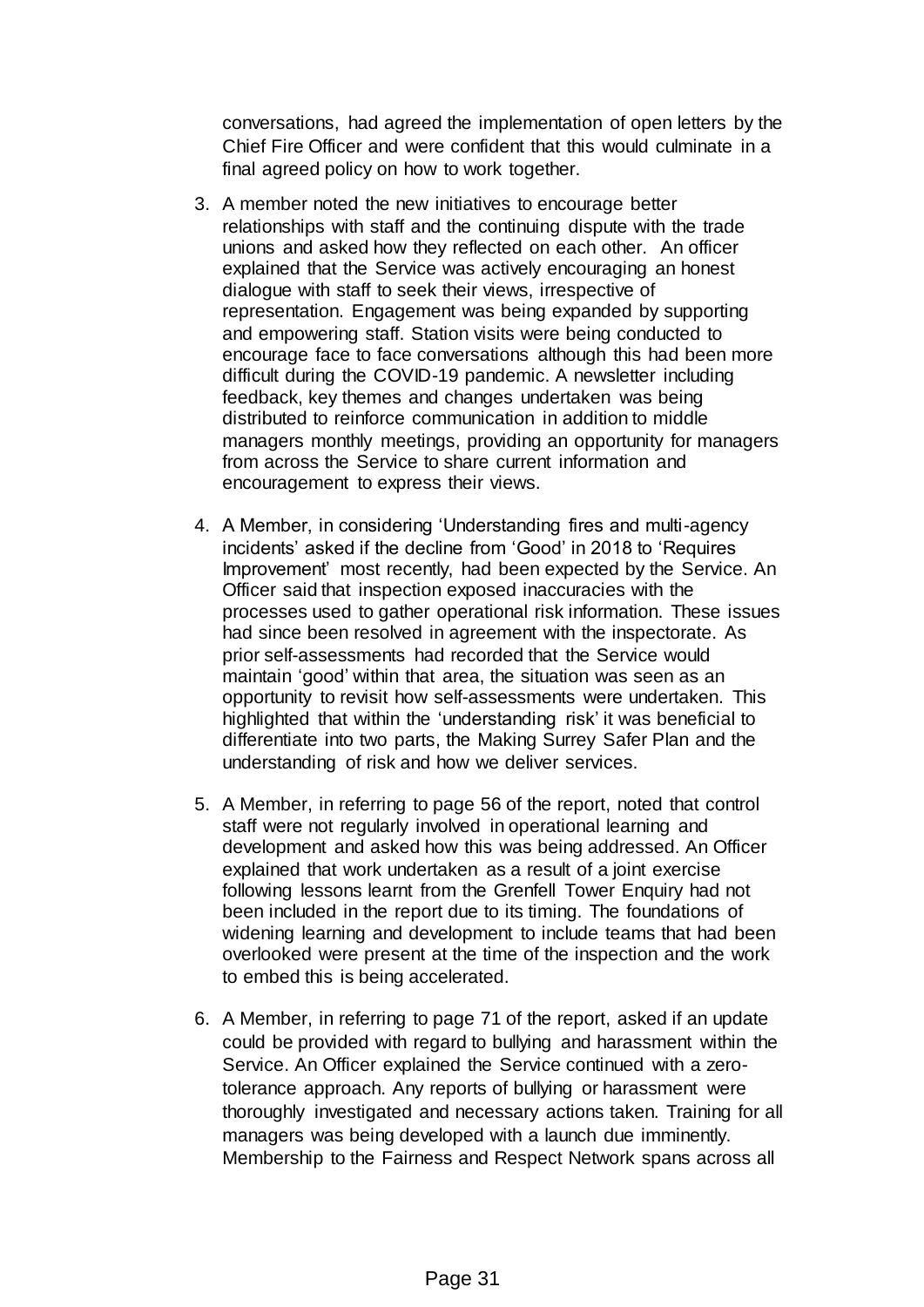teams with themes from this group being developed to take forward and improve the culture within the Service.

- 7. A Member was concerned that negative media and reputational issues due to the dispute with the FBU could risk misinformation and fear amongst the community. An Officer confirmed that the Service had taken advice on its responses to reports in the media and on social media. There has been an increase in communications resources to improve our communications to residents and counteract any misinformation.
- 8. A Member recognised that recent reorganisation appears to have resulted in positive developments and asked if the Service was doing enough to communicate key messages and improvements. An Officer said that a wider use of social media had begun to reach all demographics. Measurements of the use and responses to these were key with positive interaction having increased during recent months.
- 9. A Member noted that the report and the Service response both referred to the concerns of staff and the measures to address these and asked how will the Service measure the success or otherwise of its various initiatives. An Officer explained that a cultural baseline survey had been carried out last year by an independent organisation to understand the culture of the Service. Some of the key feedback related to lack of engagement about changes being implemented and openness and transparency. A roadmap had been developed since to include a series of actions that sit across the whole organisation to be delivered. Evaluations would continue on a regular basis to monitor and adapt these developments going forward. The Chairman asked if measuring improvements for staff in the form of a Key Performance Indicator (KPI) could be considered and if the Service could share information with the committee on a periodic basis to confirm that staff morale and relationships were improving. An Officer agreed to share the outcomes of the baseline survey with subsequent updates relating to outcomes and improvements that take place.
- 10.A Member asked if the Service had access to the necessary specialist human resources expertise to address workforce and Equality, Diversity and Inclusion (EDI) training. An Officer confirmed that the Service had access to two levels of human resources advice and guidance across the organisation. One being at County Council level and a People and Organisational Development Team within the Fire Service that specialist knowledge of the Fire Service.
- 11.A Member asked about opportunities to generate income. An officer explained that the inspectorate had been clear in their advice that to generate income the service should look to research grant funding to improve fleet, land or property related to the green agenda. In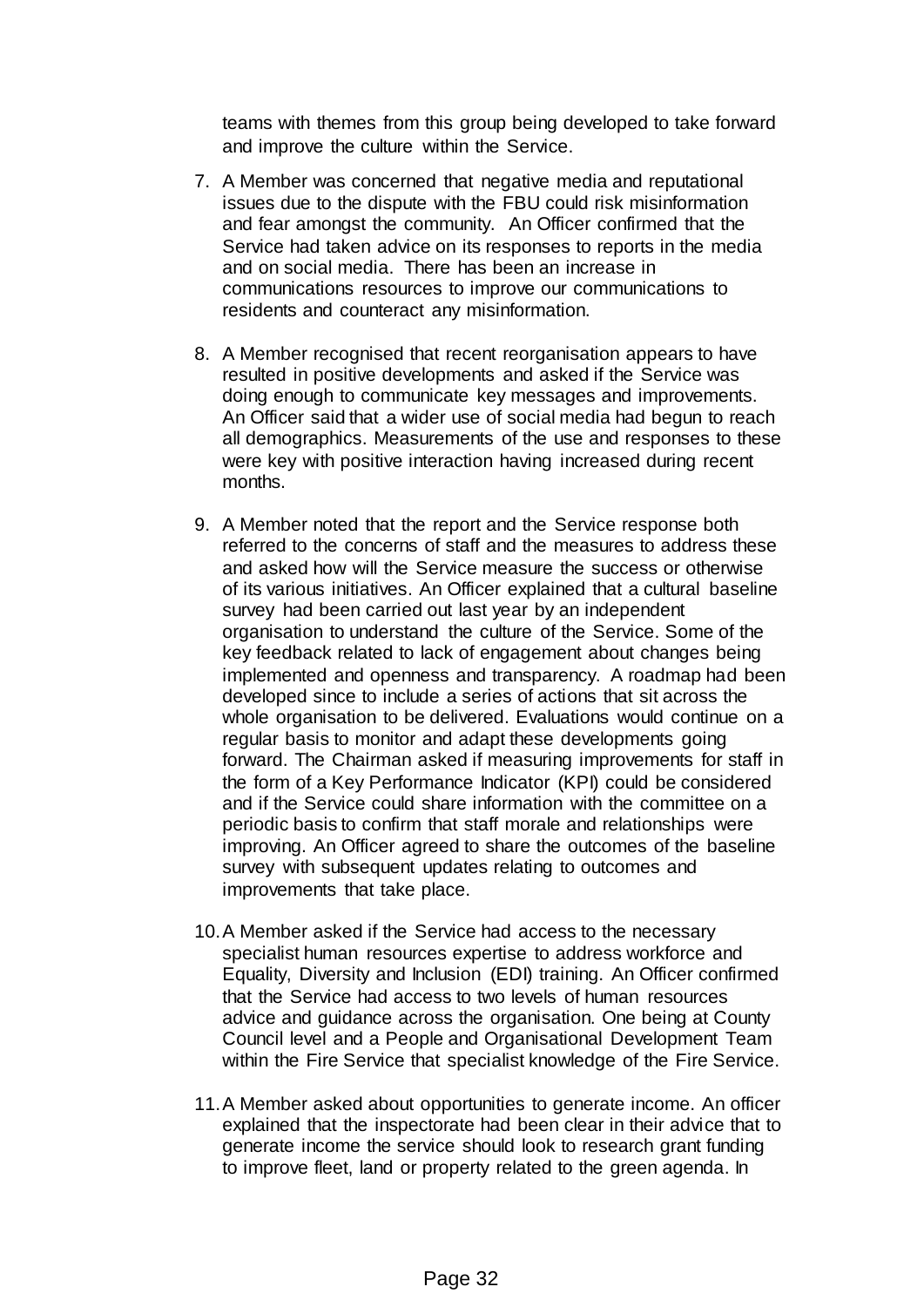addition, the service was also engaging with teams at Surrey County Council to consider how the fleet should improve over next 15-20 years to incorporate such.

- 12.A Member asked if further work had taken place in relation to partnership building to learn and share the best practice. An Officer confirmed that best practice in relation to all aspects of the organisation was being shared between services and included a County Council Chief Fire Officers Group. There was a commitment to learning from each other and Surrey Fire and Rescue Service (SFRS) had been in contact with Fire and Rescue Services recommended identified by the inspectorate as having good practice.
- 13.A Member queried the lower than average performance of pump availability and asked when these figures would increase. An officer responded by explaining that the 68 per cent pump availability noted in the report was not reflective of the crewing model in SFRS. The report calculated consistent cover day and night, in practice the SFRS model was to have a requirement of 20 fire engines during the day (7am – 7pm) and 16 at night (7pm – 7am). This part of the report did reference that availability was being consistently achieved and real time figures supported this.
- 14.A Member queried the lower than average performance of the number of home fire safety checks and asked when these figures would increase. An officer said that resources had been invested following changes to the prevention and protection aspects of the resourcing model and both areas would take time to reach full operating model. In addition, COVID-19 had impacted the ability to deliver Safe & Well visits locally. This time had been taken to ensure staff were appropriately trained and have been upskilled in terms of awareness of safeguarding. Resources were directed to the most vulnerable residents highlighted through risk ratings and the formation of local management hubs was planned to include safeguarding and safety officers. The Service was confident that improvements in quantity and quality would be evident going forward.
- 15.A Member said that in terms of a wider prevention strategy and auditing, upskilling was particularly relevant and asked if it was being considered. An Officer confirmed that upskilling was considered a priority within SFRS. The National Fire Chiefs Council had created a skills competency framework which allows the Service to differentiate between roles within the differing areas of Business Safety. This framework had been followed since the Making Surrey Safer Plan began and the majority of staff were qualified to the competency framework. The Service continued to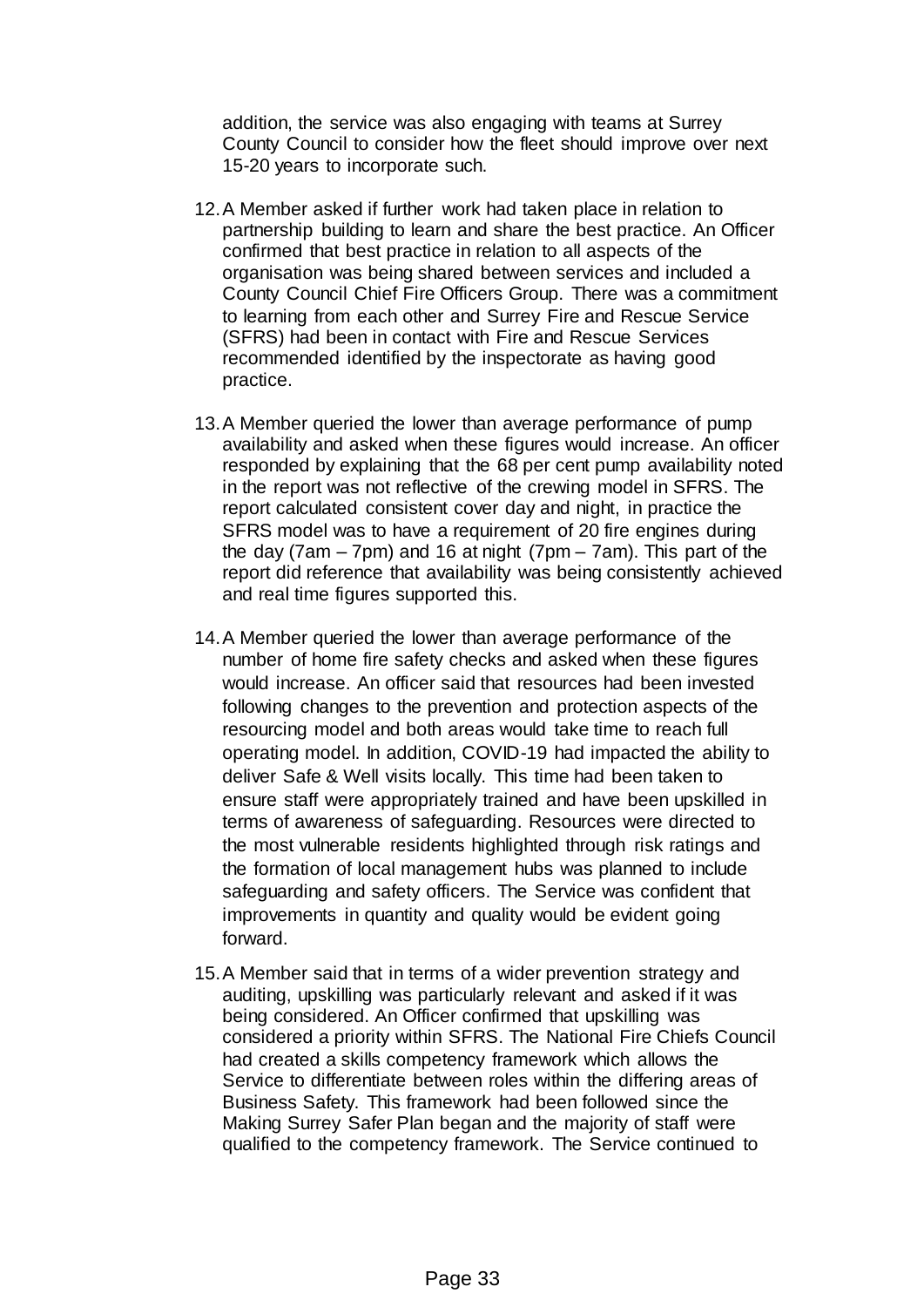revisit operations and to investment in the upskilling of staff in addition to establishing Safe & Well Visit champions at local level.

- 16.The Chairman asked, in relation to the Inspection and Improvement plan, what were the components and strategy likely to be and could the Service provide a periodic update to ensure it was on track. An Officer said that all elements of the report were being included on an improvement plan which would incorporate the outcome from the State of Fire report which provides outcomes from the first tranche of inspections. This will aid continuous improvement. Monitoring at six months would be timely, allowing traction to have taken place.
- 17.The Cabinet Member for Community Protection reiterated that evaluation and monitoring would be continual and conveyed his thanks to the team who had gone through a difficult inspection and were producing excellent work consistently.

# **Resolved:**

## **The Select Committee:**

- 1. Welcomes the notable improvements in the Service's performance as reflected in the Inspectorate's Report and expresses its expectation that progress should accelerate and intensify such that it improves on its performance from the 2021 report at the next inspection.
- 2. Asks to be informed at regular intervals (bi-annually or sooner if possible) about the timings and components of the Updated Improvement Plan, with the Plan included in the future update to the Select Committee.
- 3. Urges the Service to address where the ratings declined from good to require improvement.
- 4. Recommends the Service to have a major focus on further improving and addressing staff concerns and aspirations, and for credible mechanisms to measure success of its initiatives.
- 5. Recommends the Service to continue to explore more effective ways to communicate (including the use of appropriate social media channels) in order to highlight its improvements, achievements, prevention messaging as well as challenges.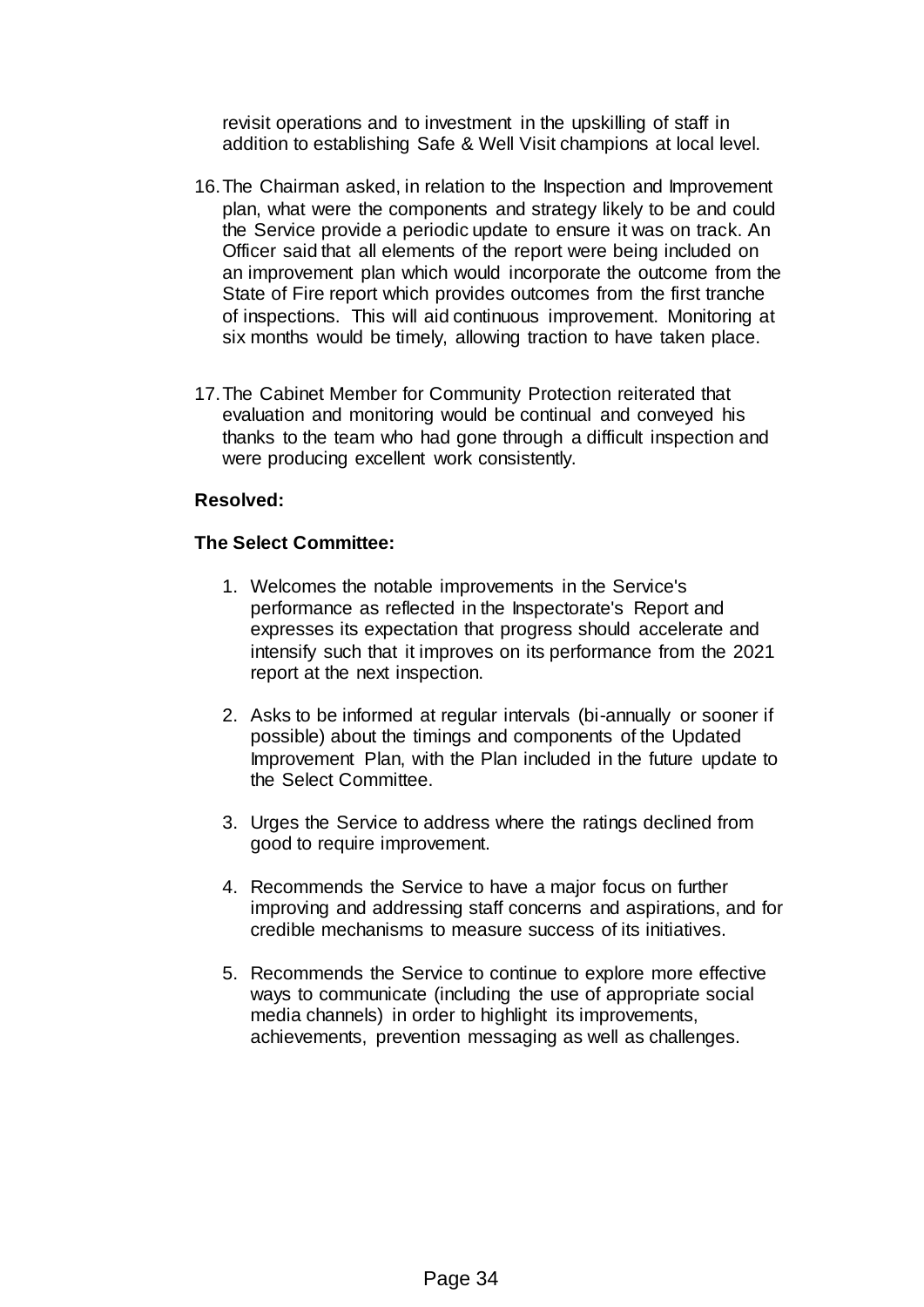### **6/22 SURREY ELECTRIC VEHICLE PUBLIC CHARGEPOINTS PROGRESS AND PREFERRED PROCUREMENT OPTION [Item 6]**

#### **Witnesses:**

Matthew Furniss, Cabinet Member for Transport and Infrastructure

Katie Stewart, Executive Director – Environment, Transport & **Infrastructure** Jonathon James, Electric Vehicle Project Manager Lee Parker, Director – Infrastructure Planning and Major Projects

## **Key points raised during the discussion:**

- 1. An Officer gave a brief presentation on the background to the report explaining that since 2015 there were ten times more electric vehicles on Surrey's roads and during November 2021 more electric vehicles were sold than diesel. The proposal for a single supplier concession for chargepoints to shoulder the financial risk and responsibility for delivering on-street public chargepoints across Surrey was reinforced by a research report in 2020 by KPMG. Discussions had taken place with dozens of local authorities to learn from their experiences and 14 chargepoint operating companies had been consulted in wide ranging research. Forums with the districts and boroughs had taken place to explore progress and share best practice with a view to building partnerships. Research had shown that until recently, all pioneer authorities that had delivered chargepoint projects had almost all received significant grant funding, such funding was time limited and authorities needed to look to alternative means of delivery. The market had responded over the last 12 months by accessing investor funding to support fully funded installations where these can be secured by an extended period to achieve a reasonable financial return. The model for recommendation was principally private sector funded but also enabled the opportunity for part funding by public sources where this was available and justifiable.
- 2. On behalf of the Committee, the Chairman expressed concern at the lack of detail included in the report and said that the Committee sought reassurances on the programme as a whole.
- 3. The Chairman noted that the site selection of chargepoints could be controversial for residents. An Officer agreed that this topic divided opinion and whilst it was widely acknowledged as necessary, the opinions of residents and councillors was dependent of their personal and moral positions. Some residents might be against any change at this point but the Service had to reflect these advancements and improve the way that they were communicated to residents to improve the proportion of acceptability.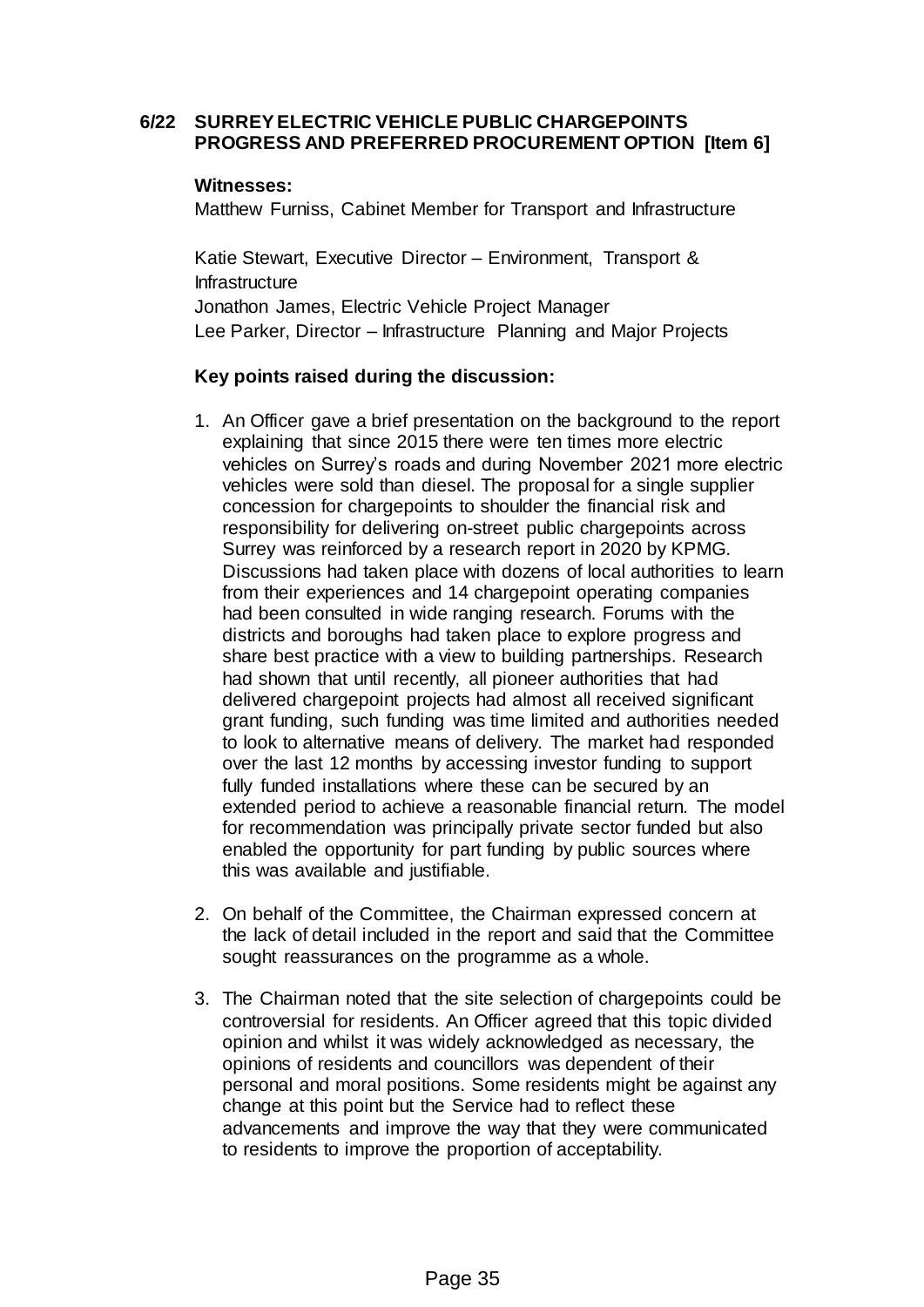- 4. A Member said that the report in its current format was confusing and did not provide enough information. An Officer said that whilst the exact numbers of chargepoints required were not currently known and would, by necessity, evolve, that should not stop the County Council making progress to procure an Electric Vehicle (EV) chargepoint partner that could scale delivery to the required demand over time
- 5. A Member asked if the boroughs and districts would have the final say on Electric Vehicle (EV) chargepoints in their car parks. A Member confirmed that the districts and boroughs had been invited to be part of the process. In response it was noted that it was their choice to sign up but in any event they would control their own carparks.
- 6. A Member asked if Surrey County Council knew how many houses did not have enough street parking and what was the total requirement of on-street EV chargepoints. An officer said a significant commitment of time, money and resource was going into planning the network delivery and exactly where chargepoints were required. This planning would take into account many datasets and the chargepoint operators would make the selections.
- 7. An Officer, in relation to the Chairman's comments concerning a lack of reported detail, apologised to Members that the session originally planned to brief them before this Select Committee, had been cancelled. The Officer pointed out that the report proposal responded to the Committee's recommendations in October that EV infrastructure was critical to ensure the success of our climate change delivery plan, highlighting the need to scale up the programme to implement the right processes and procedures.
- 8. An Officer noted that without acting now to apply these mechanisms Surrey County Council would not meet its climate change targets, something the Committee had requested regular reassurances on and with a good reason. This mechanism would help to meet the ambitious target of a 16 per cent to 31 per cent carbon reduction in transport emissions by 2025 and mitigates the risk to the authority in respect of changing technology, allowing flexibility to move with demand. To wait for perfect information would cause delays and threaten timely delivery.
- 9. The Cabinet Member for Transport & Infrastructure accepted the concerns raised regarding the sensitive issue of chargepoint sites locations and said that EV cars also required parking spaces and so there would not be a reduction in parking spaces. The Cabinet Member for Transport & Infrastructure asked Members to consider the information they would find helpful and the criteria that could be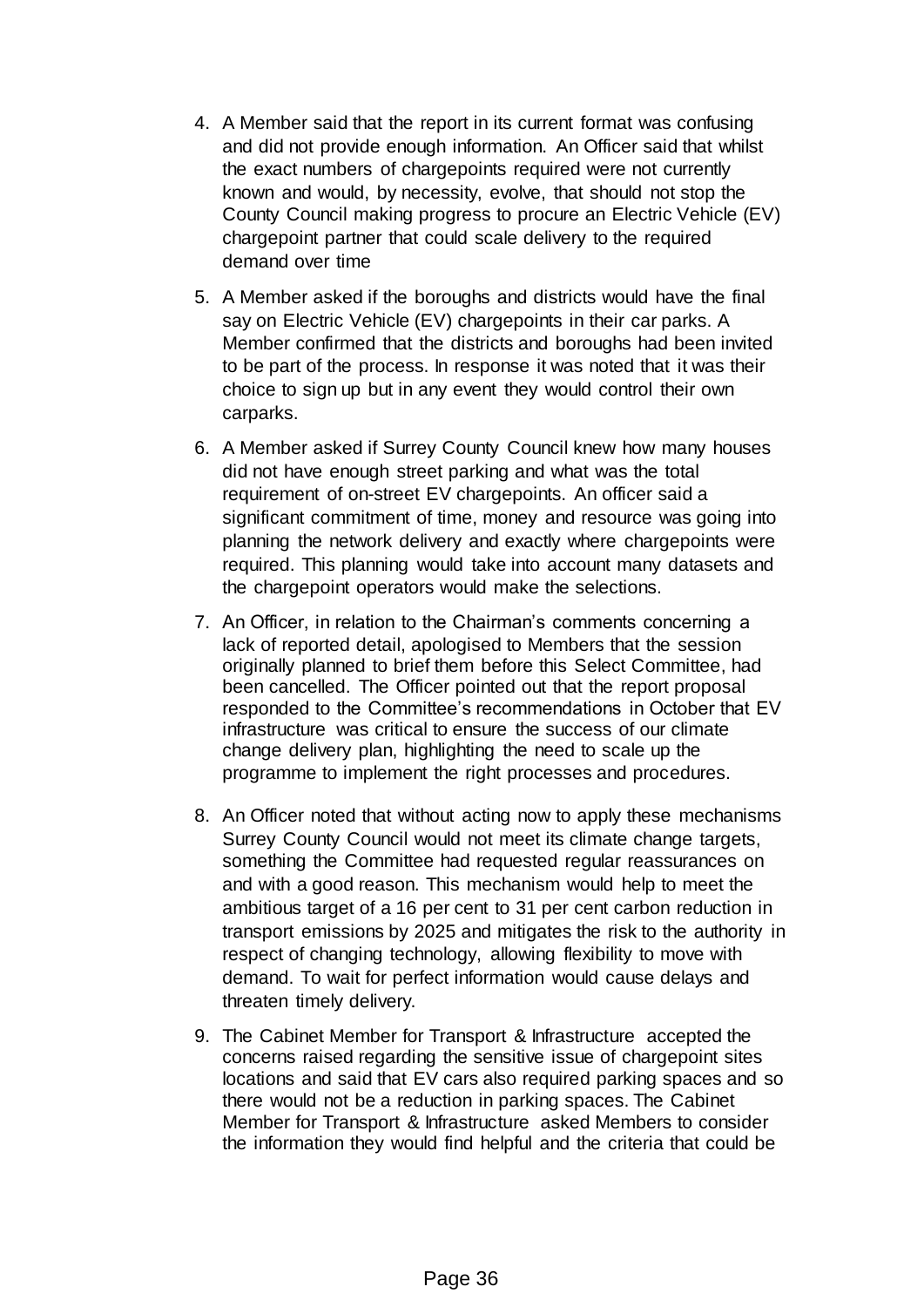provided to aid their decision regarding a single provider to deliver this programme in Surrey.

- 10.A Member said they were concerned about adopting a private sector business model due to previous unsuccessful experiences with the sector. An Officer said that their understanding of the market was that the fundamental driver to opt for a fully funded private sector concession was the ability to incorporate part funding solutions at any time. There was no alternative practical option to deliver the numbers of chargepoints that were required, other than through a chiefly private sector option.
- 11.A Member said that inviting the districts and boroughs to join a partnership when the business model had been agreed was not in the spirit of partnership, should the districts and boroughs not be involved in the decision-making process. An Officer said that the Surrey EV Forum had been formed in April 2021 and consisted of Officers from all of the districts and broughs. The official policy backing was given for all of the districts and boroughs to pursue. Work had been ongoing during the last 12 months to grow these partnerships and that part of the rationale for recommending the model proposed was that it enabled districts and boroughs to join in the concession if they wished
- 12.A member asked what proportion of the 10,000 Chargepoints target would be located on-street and in car parks. An Officer said that this information was not yet available. The target of the first year was to define a network plan through broad consultation that would be presented to the Committee for feedback.
- 13.A Member asked if it was appropriate to consider fast chargers and if future technologies were being considered. An Officer explained that the concession contract would allow for changes in the provision and deal with the flexibility of new technology. At this stage, many on-street chargers would suit fast charging, however slow chargers that would be appropriate for overnight charging, had not been discounted
- 14.A Member suggested that chargepoints could be installed at Surrey County Council car parks located to serve parks and greens. This could reduce the number of on-street chargepoints and whilst more expensive, may be a more acceptable solution. An Officer said that these were the types of locations that would be included in the network plan. Cost implications would depend on distances from power connections, however, it was generally more economical to install chargepoints in car parks than on- street and the fact that traffic regulation orders would not be required made these locations less contentious and high priority.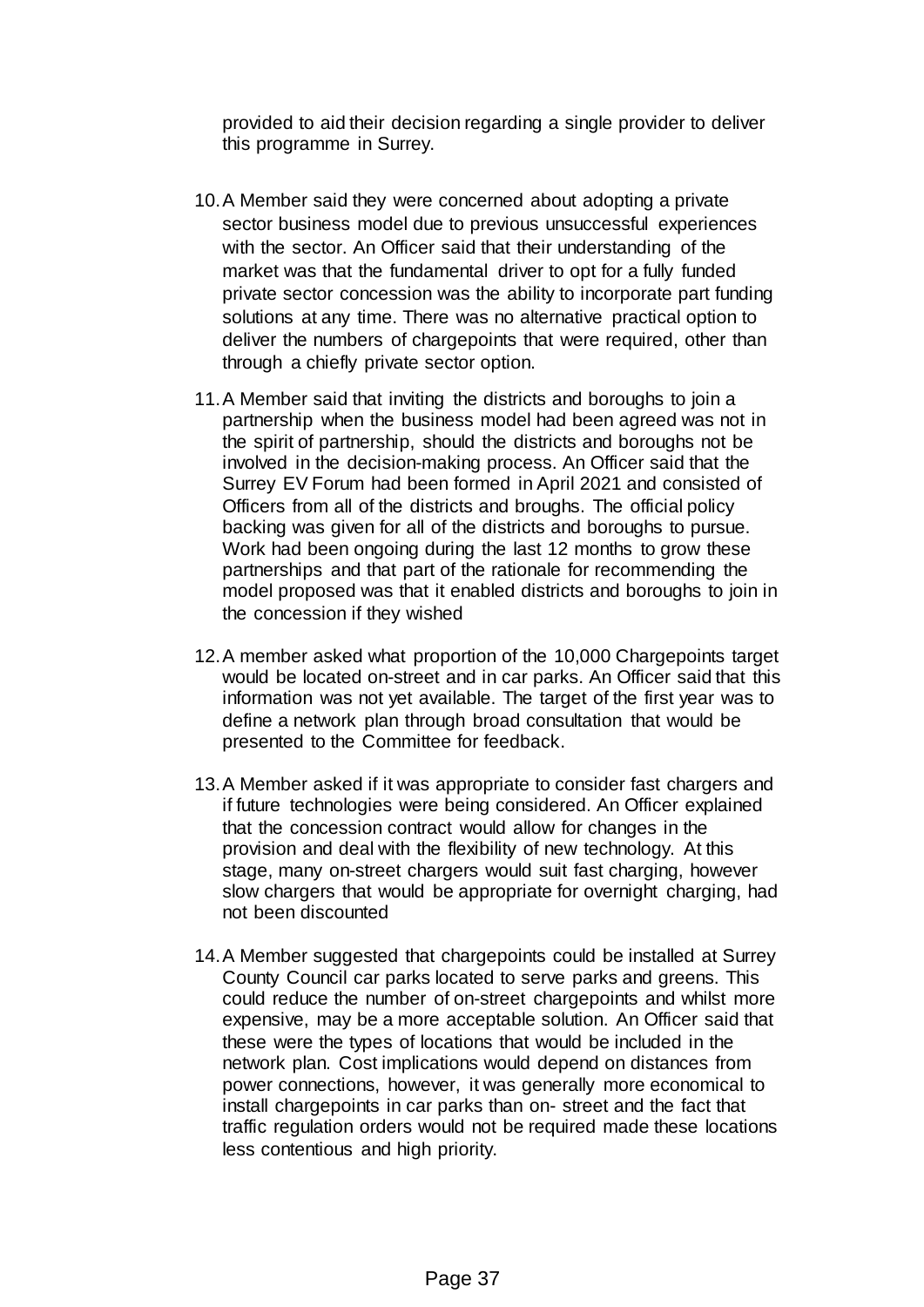- 15.A Member queried if, in relation to the Surrey EV Forum, there were minutes, targets or action plans available to support development. An Officer said that minutes of the forum were circulated amongst forum officers, they were not shared but were available on request. The programme is driven by the Climate Change Delivery Plan with a blueprint to develop a specific action plan proposed. This would be the first action within the concession contract. The network plan would be 12 months from the start of the contract with the agreed action plan to run parallel to that. If the contract were agreed, procurement would be in place by September 2022, after this point a long-term action plan would be available.
- 16.A Member asked what risks were involved in committing to a 15 year contract. An officer said that the private sector organisation had to commit in terms of return on investment. To agree to make and fully fund the scheme would only be possible with exclusivity for chargepoint installation over a sufficient period of time. Any nonperformance would be covered by break points in the contract, including a five-year break point in any event to allow for review and evaluation. Suppliers often refresh technology after seven years which would allow joint consideration of available technologies.
- 17.A Member asked if Surrey County Council would be at risk of being monopolised by a single supplier and did it risk missing the opportunity to raise revenues. An Officer explained that this was a competitive element of the tender. It was hoped there would be revenue return which would be used to manage the process, assist in developing the process and reinvest in further chargepoints.
- 18.A Member asked if the equipment was transferable, enabling a switch to a different supplier at the end of the contract. An Officer confirmed that this had been considered in the plans. If the choice was to decommission at the end of the contract, all underground cabling would be in place resulting in more economical replacement of the equipment. There may also be an option to take the equipment into the ownership off SCC. If a supplier were to cease trading during the contract, there would be a contractual provision to make the equipment suitable for instant transfer to another operator with the required software compatibility.
- 19.A Member asked if Officers could give insight into what a contract that might look like and asked why the report refers to being at the procurement options stage. Could the process be paused to enable the Committee the opportunity to consider the detail and contribute constructive comments and recommendations. An Officer said that they were very open to further engaging the Committee but there would be concerns regarding any delays caused. As the Committee was aware that there is a perception that the County Council was already acting too late to tackle carbon emissions and had difficult targets to meet. The Cabinet Member for Highways & Infrastructure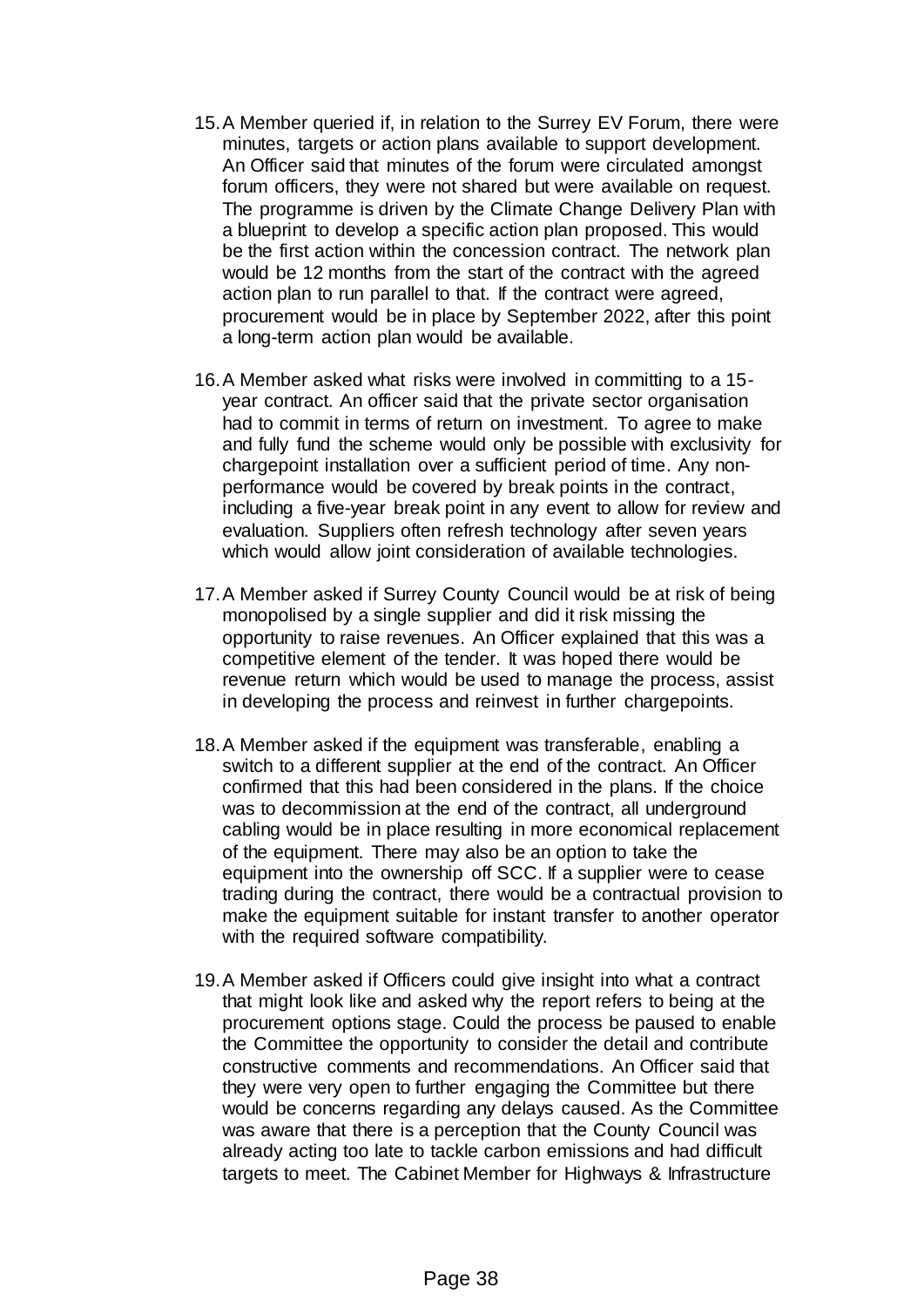suggested that the Highways Reference Group could scrutinise the detail in place of a new reference group.

- 20.A Member asked if the Long-Term Network Plan could be developed by a separate entity to the those supplying the equipment to avoid a conflict of interest. An Officer said that decisions would be based on the quality of the competition, however it was recognised that companies had a deep vested interest in using their own data driven software to produce a plan to best deliver a return on their investment.
- 21.A Member asked how many chargepoints were being considered in less contentious and top priority locations. An Officer explained that plans would be considered with the districts and boroughs. Some districts and Boroughs had committed to house exemplar car parks as part of the process and currently every parking review was being looked at in a sequential manner to ensure that the more acceptable locations were considered first, resulting in approximately 200 – 300 chargepoint locations including carparks.
- 22.A Member asked if there were plans to charge electricity to the grid to sell back at a more profitable time and also questioned whether electric bike (e-Bike) charging had been considered. An Officer advised that vehicle to grid charging was not currently an option but would be taken into account during the life of the concession at the point of the technology review at five years, also providing an opportunity to consider e-bike charging.
- 23.A Member asked if there would be disabled access to chargepoints. An Officer advised that disabled access to Electric Vehicle (EV) charge points was easier to take into account in car parks where there was space and would continue to be part of ongoing consideration. National advice was expected which would inform a way to integrate disabled access and charge across the programme.
- 24.A Member asked what the provision for the maintenance of chargepoints be. An Officer confirmed that the supplier would be responsible for maintenance which would be governed by Key Performance Indicators (KPI) resulting in penalties for poor performance. Demonstration of that capability would form part of the contract.
- 25.A Member asked if the Service was aware of the number of chargepoints being installed by supermarkets. An Officer explained that private sector were moving fast in installing chargepoints with 630 chargepoints across Surrey, more than two thirds being located in private car parks such as supermarkets and retail parks. It was not possible to include the private sector in the County Councils arrangements because the contractual capability was only available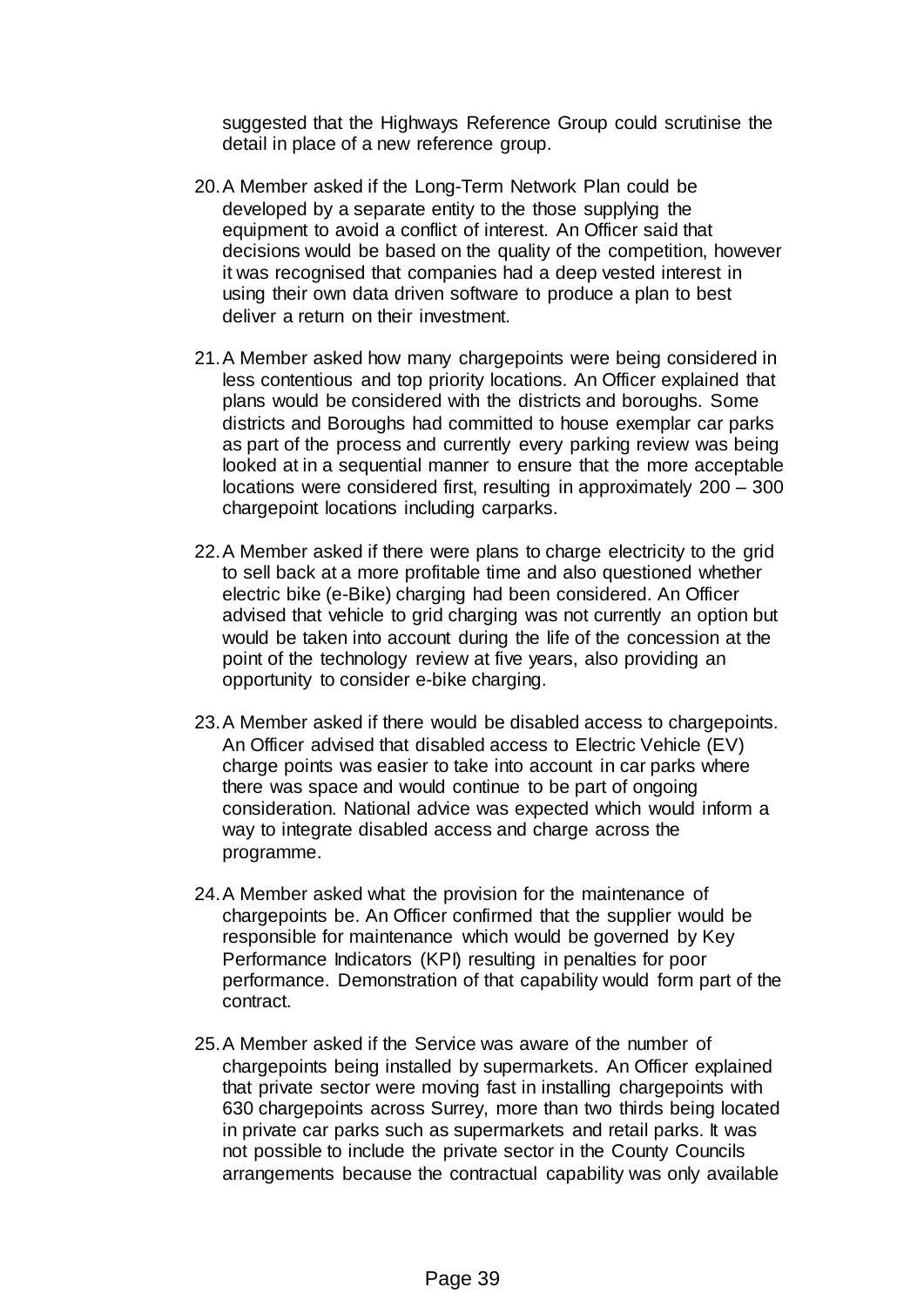to the public sector. The plans and forecasts of the of the private sector were very relevant to the concession and important to avoid doubling up.

26.The Chairman reiterated the Select Committee's strong concerns regarding the paper and the unsatisfactory timescale given to decide upon a business model. The paper was missing the reasons why models two, three and four were not appropriate for Surrey County Council. Points raised by Committee Members concerning the districts and boroughs appeared to be a good starting point for the Highways Reference Group to begin scrutiny of the paper along with the concerns raised by the Select Committee today.

## **Resolved:**

## **The Select Committee:**

- 1. Asks Cabinet Member to consider postponement of the 25 January Cabinet report titled 'Surrey Public Electric Vehicle Chargepoint Procurement Plan' so that issues raised by the Members of the Select Committee can be considered and reflected in the final report presented to Cabinet.
- 2. Requests a further information update report be presented to the Select Committee meeting at its special meeting on 7 February 2022.

*[Following the Select Committee meeting, the wording of the Cabinet report had been revised such that the Chair and Vice Chairs believe it now addresses the concerns raised by the Select Committee and a further information update report will be presented to the Select Committee on 7 February, as requested.]*

## **7/22 COMMUNITY RECYCLING CENTRE POLICY CHANGES [ITEM 7]**

#### **Witnesses:**

Marissa Heath, Cabinet Member for Environment

Katie Stewart, Executive Director for Environment, Transport & Infrastructure Richard Parkinson, Waste Group Manager Carolyn McKenzie, Director of Environment

## **Key points raised during the discussion:**

1. A Member asked how proof of residency would be checked, would residents be turned away if they didn't have the correct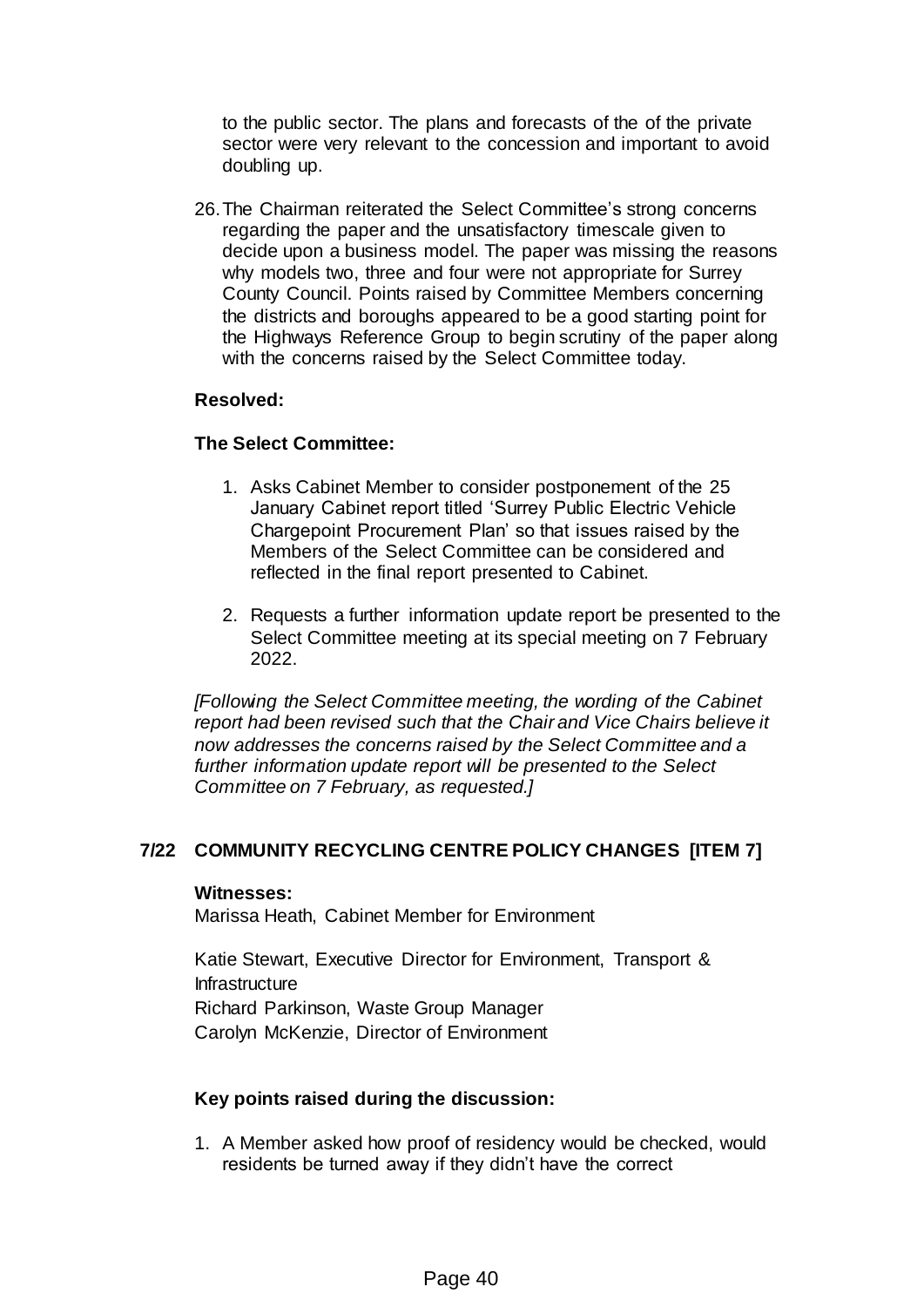documentation and what policing and safeguards against any potential abuse were planned. An Officer explained that initially, the policy would be implemented softly. There would be publicity to notify residents of the new requirements but until it was common knowledge, residents would be permitted to use facilities with a reminder to bring proof of address on their next visit. Residents would be required to provide proof of address on their first visit and would be issued with an annual windscreen sticker so that they would not have to bring documentation on each visit. The ability to register vehicles would be considered for the future.

- 2. An Officer summarised that SCC was bearing the costs of processing other counties' waste. The policy change was to counteract this and act as a cost avoidance. This change was considered a short-term measure to contain cost pressures. In terms of climate change, changes were being made in the immediate term and the Committee would be engaged in the longerterm approach to waste going forward.
- 3. A Member said that it would be useful to see the cost implications referred to and it was important for discussions with other counties to explore cross border agreements. An Officer confirmed that dialogue was continuing with neighbouring counties and there was a willingness to work together in a wider context of climate change.
- 4. A Member was concerned that reduced opening hours would result in residents travelling further to recycle which was not only inconvenient but also against the climate change policy. An Officer said that the planned re procurement of waste services would give the opportunity to consider the future use of Surrey County Council's infrastructure
- 5. A Member said that it would be useful to digest figures relating to use of the recycling centres following these changes. An Officer said that residual waste and recycling was monitored closely in addition to vehicle numbers providing good data for the Committee to analyse.

# **Resolved:**

In supporting all three policy changes listed in the report, the Select Committee:

1. Asks the Cabinet Member to consider joint agreements with neighbouring authorities to facilitate and help residents in using the nearby recycling centres/facilities that might fall under other local authorities;